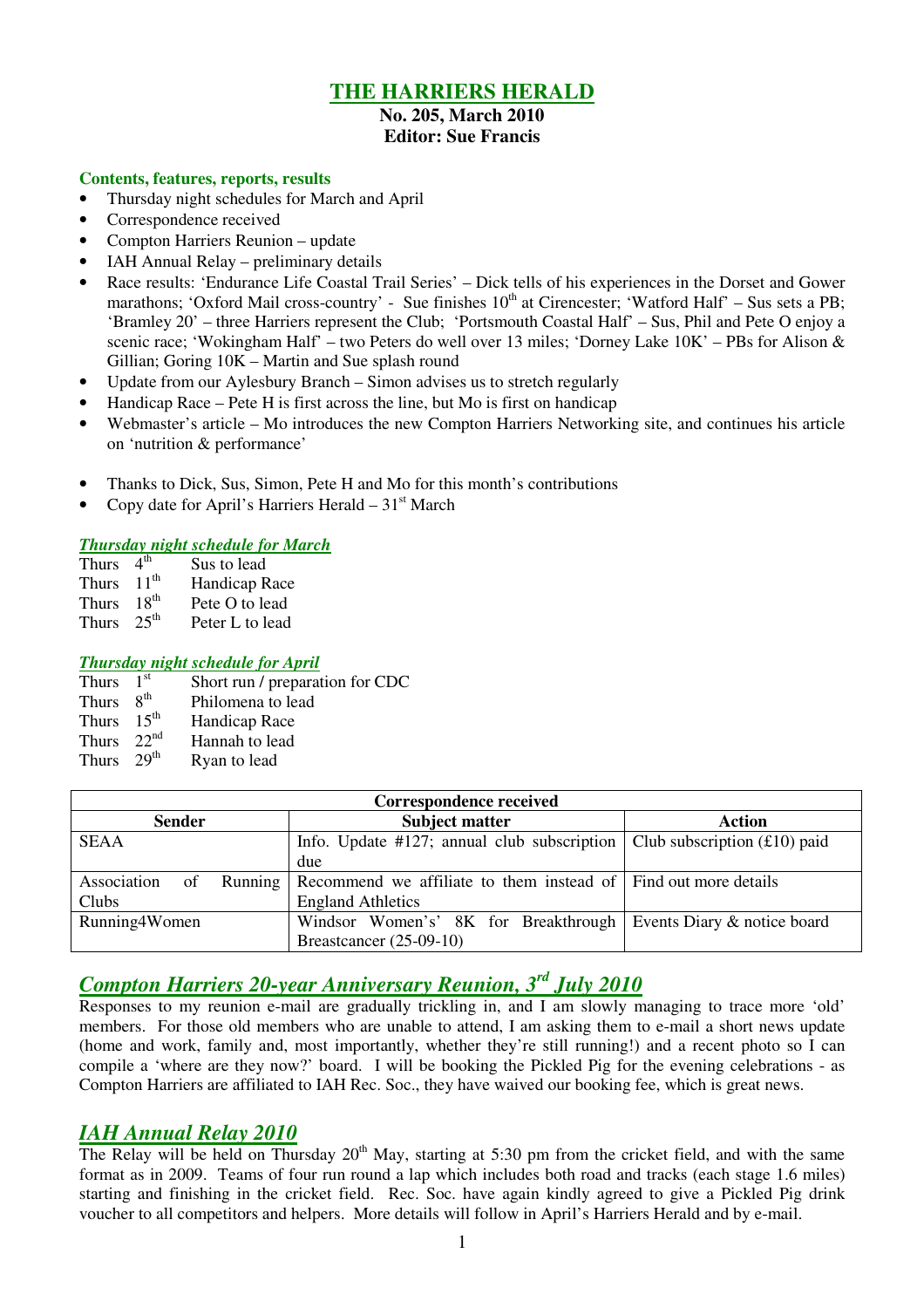# *Race reports and results*

# *Endurance Life Coastal Trail Series Part II - Dorset and Gower* **Dick**

When I left off boring you last month, I'd just met Mark Cockbain in a car park at Charmouth. I know Mark from the GUCR and he is very popular with many ultra runners, having competed in events all over the world. When I say competed I don't necessarily mean that he has been vying for the lead, but he is a steady mid-field finisher. His cheery implication that I might be past it was just enough to add a bit of interest to my race. Rather than having the simple aim to get round, I now wanted to get round ahead of Mark.

From the car park I made my way back to find Jan at the Race HQ in the camp bar/restaurant. The facilities there were clean and adequate, but there is something about an out of season holiday centre that is inordinately depressing. A holiday camp is not my favourite place at the best of times, but in early November – no thanks. By my return however, there were more people about and the bleak chilly atmosphere had warmed a little. Mind you, it didn't have to warm much to be warmer than the outside air.

Of course, it was outside into that air that we were forced, in order to attend the "Pre-Race Briefing". The briefings, I now know, are something of an institution. Gary insists that we all go outside so that he may bore us even more rigid than we're being frozen by the weather. He explains the route-marking (*which is very good, by the way*) and how to use the "dibber" transponder for timekeeping. He talks about donation to the National Trust and the need for the correct kit (*really a chance to plug the Endurancelife Store*). We hear about sponsors and beach cleaning and that the course may be difficult – in terms of up and down-ness; dangerous near cliff edges; and even muddy in places. This last bit seems to come as a surprise to some, especially the idiots wearing brand new road shoes…. You have to wonder what they're thinking.

Anyway, the briefing finished with a show of hands for those intending to do the series. I would probably not have owned up to being that silly in any case, but by now I was keen to keep my hands firmly in warm pockets. I just wanted to get on with it. There was just time to harness up the hydration pack and remove the trackie bottoms, before assembling for the Start. Except we weren't at the Start. First we had to march like schoolchildren on a nature walk, down through the village to the sea near the foot of quite a big hill. Organiser Gary found more words to say here, but I was too busy getting a goodbye kiss from my bagger, and making sure Mark C. was somewhere behind me, to pay him any attention. So it came as a bit of a shock when there was a quick blast on an air horn and everyone set off up the hill to the cliff top.

Had I paid attention, I would have heard the warning about "cracks" at the cliff edge. Thankfully I paid enough attention to where my feet were going, to see the "cracks" before disappearing into one. They were very big cracks. The fact that we were being allowed to run on such tricky terrain, I thought, was a good omen for the rest of the course, this was going to be "interesting".

Indeed the route did prove to be interesting, interesting and bloody difficult. From the start it went: up over Cain's Folly, down to St Gabriel's; then there was Upcot, Stonebarrow Hill, Chardown Hill, Langdon Hill, before Seatown; over Doghouse Hill, Frogmore Hill and West Cliff to West Bay; a loop over East Cliff, Burton Cliff, North Hill, Bennet's Hill back to West Bay; then over Thorncombe Beacon, Ridge Cliff and Golden Cap; and finally a flat bit - along a mile and a half of pebbles back to Charmouth. Along the way we encountered grass slopes, woodland path, mud tracks, stone tracks and tracks that seemed to mostly be cow-s\*\*t. There was a short road section in West Bay and a near vertical drop down a straight staircase from Golden Cap to the beach. Overall, what you might call varied and what I'm calling the hardest marathon I've ever done.

A long, long time ago, when I used to take racing a bit more seriously, I developed the habit of counting the runners ahead of me. Soon after the start I'd pick a feature, either a post, tree or turn in the route and count runners past it until I reached the same spot. I'm ashamed to admit that I still do this. Over more recent years, it has, of course, resulted in some very high counts and often I've even lost track and had to give it up. At the first Dorset Marathon opportunity I counted about 30. This was a bit of a shock. The intention had been just to finish and if that happened in less than five hours, I'd be happy. Now I was in the top half of the field, well above my ability and needing to do something about it. The thing to do was obvious, but it's not always easy to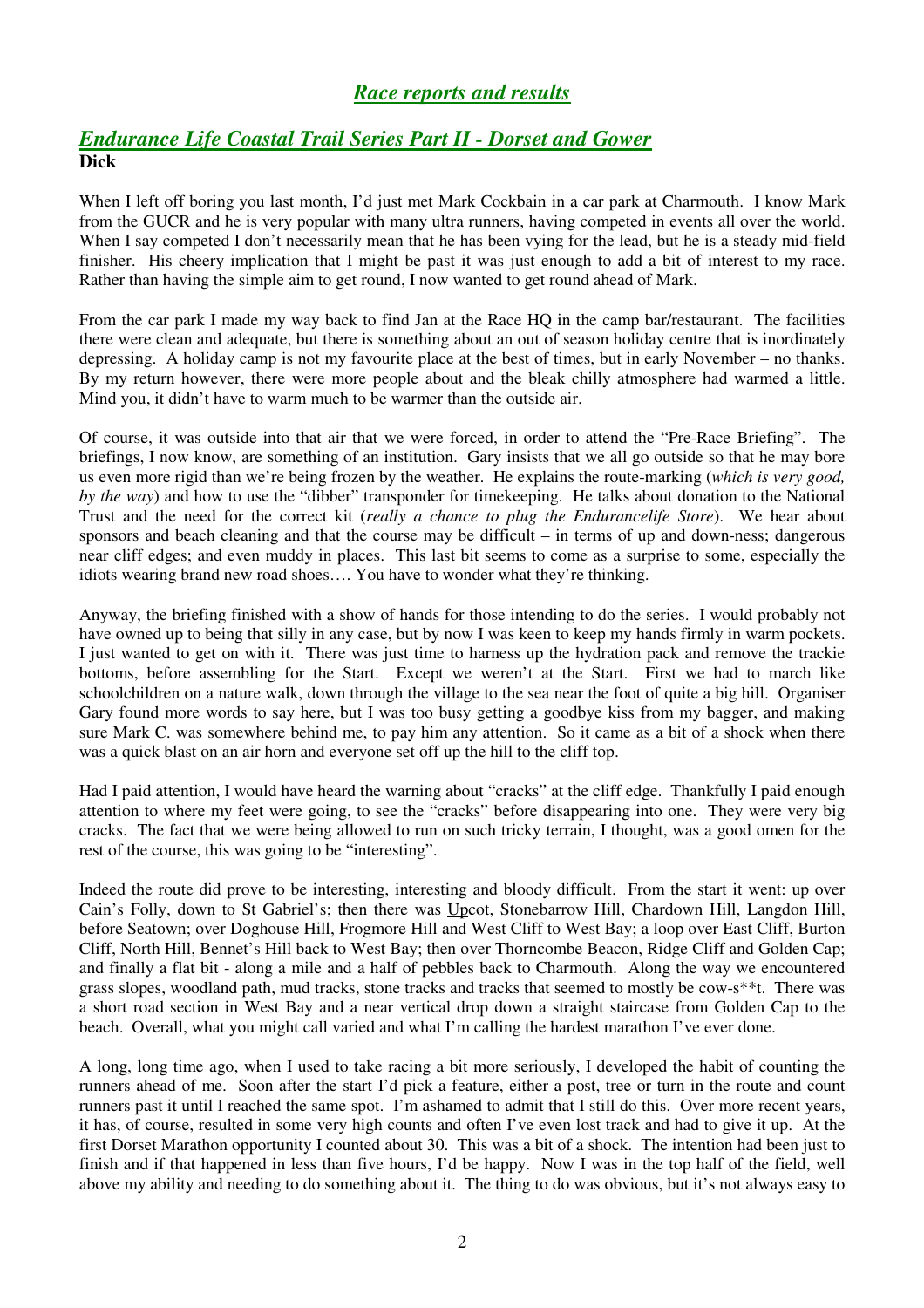do the obvious. Instead I started counting off more bodies as I passed them and even managed to get down (*or is it up*) to something like twenty fourth. It couldn't last and it didn't.

Because I was taking it too seriously, I got in a bit of a strop when Jan stood all of twenty feet off the fastest route at one of the dibbing points. Not only that, she tried to get me to dib first and come back to her. I think I suggested too firmly that the \*\*\*\*ing dibber could wait and that the drink I wanted was more important. Possibly not the best way to treat someone who is standing out in the cold having got out of bed in the middle of the night for the privilege. Well, I soon paid the price for this ill humour. Not, as you may be hoping, by Jan driving back to the Finish and leaving me to get on with it. Rather by falling into one of those little misery troughs, that lurk in all races above about 15 miles, and can be so hard to climb out of. While in the trough the body count was all in the wrong direction. I think it got as high as 36.

Relief that Jan didn't desert (*as if she would*) and was still there for both visits to West Bay, prompted a rise in my spirits. Perhaps I should reward her dedication by getting the job done ASAP. It was time for a bit of a push. The final climb over the highest point on the southern coast, Golden Cap, the scary staircase descent to the beach and the plod along the pebbles, sand and rock all went well.

After 4 hours, 59 minutes and 39 seconds (*phew just in*) I crossed the line in thirtieth place, first vet fifty and, best of all, twenty three minutes ahead of Mark Cockbain – RESULT!

#### *(Winner Pete Roper took only 3hrs 48mins. First Lady, Sharon Daw, 4hrs 36mins.)*

Buoyed by the modest success at Dorset, a bit of training seemed to be a good idea. A couple of homeward runs from work went slowly, but without undue duress, so, a fortnight before the Gower Race, I was confident of another good-for-an-old-one finish. A week later this hope was dashed upon the rocky slope of Streatley golf course. I was merrily dashing home from a visit to the Beer Library at Goring when a loose stone caused a sprained ankle. "Dash it!" I exclaimed. (*It might not have been those exact words*.) "What do I do now?"

Well, obviously the choice was a bit limited: either I knocked on a stranger's door and called Jan to fetch me; or I pressed on. Pressing on got the vote and, if I could make the five miles home on it, a marathon after a week's rest might still be possible. It had to be worth a try. By dunking a foot in ice cold water troughs, home was reached without too much swelling. A bit of strapping kept things more or less in place throughout the week and by Friday night the decision to head west had been made. "I'll go just to see how far I can get and if I get a finish that'll be a bonus".

During the Rugby Six Nations season I do my best to dislike Wales but, if I'm honest, I quite like the place. Wales has mountains (even an electric one), valleys, funny little steam railways, Brains brewery, a fantastic National Stadium, the well known to boaters Ponty-Cillit-Bang Aqueduct and, its jewel in the crown, the wonderful Newport Transporter Bridge. All well worth a visit. It also has the optimistically named "International Airport" at Swansea - which isn't. I've heard of "bigging" things up but somebody is having a laugh here. True, we didn't pass the front-side on our way to Llangennith (*Welsh for back of beyond*), but what we saw certainly looked like the backside.

Another thing for which the region of West England is renowned, is the unnatural relationship between man and beast. I had always assumed that the female participants in these acts were unwilling victims, but it appears I am wrong. These brazen ovine hussies prostrate themselves on the highway, forcing innocent motorists to slow to a crawl. Revving the engine and honking the horn provokes little response, although a glower from Jan had better effect. Realising that they would get no business, the woolly whores would wander wearily from the path, giving a casual over the shoulder look as if to say, "I've had bigger men than you - for breakfast." It's hard to resist winding down the window to shout "I've had fresher than you for Sunday dinner with mint on."

The Gower Peninsular is apparently well known, by those who know about it, for its windswept beauty. When we arrived at around 7:30 am we had to take others' word for the beauty part, as we couldn't see much but rain. To be fair, I feel the rain probably did us a favour in that it kept the sand, which would otherwise have been blasting paint from the car, more or less where it should be. I have mentioned a dislike of Holiday Camps in winter previously. I'm sure that on the two sunny summer days in Wales, the Hillend Camping and Caravan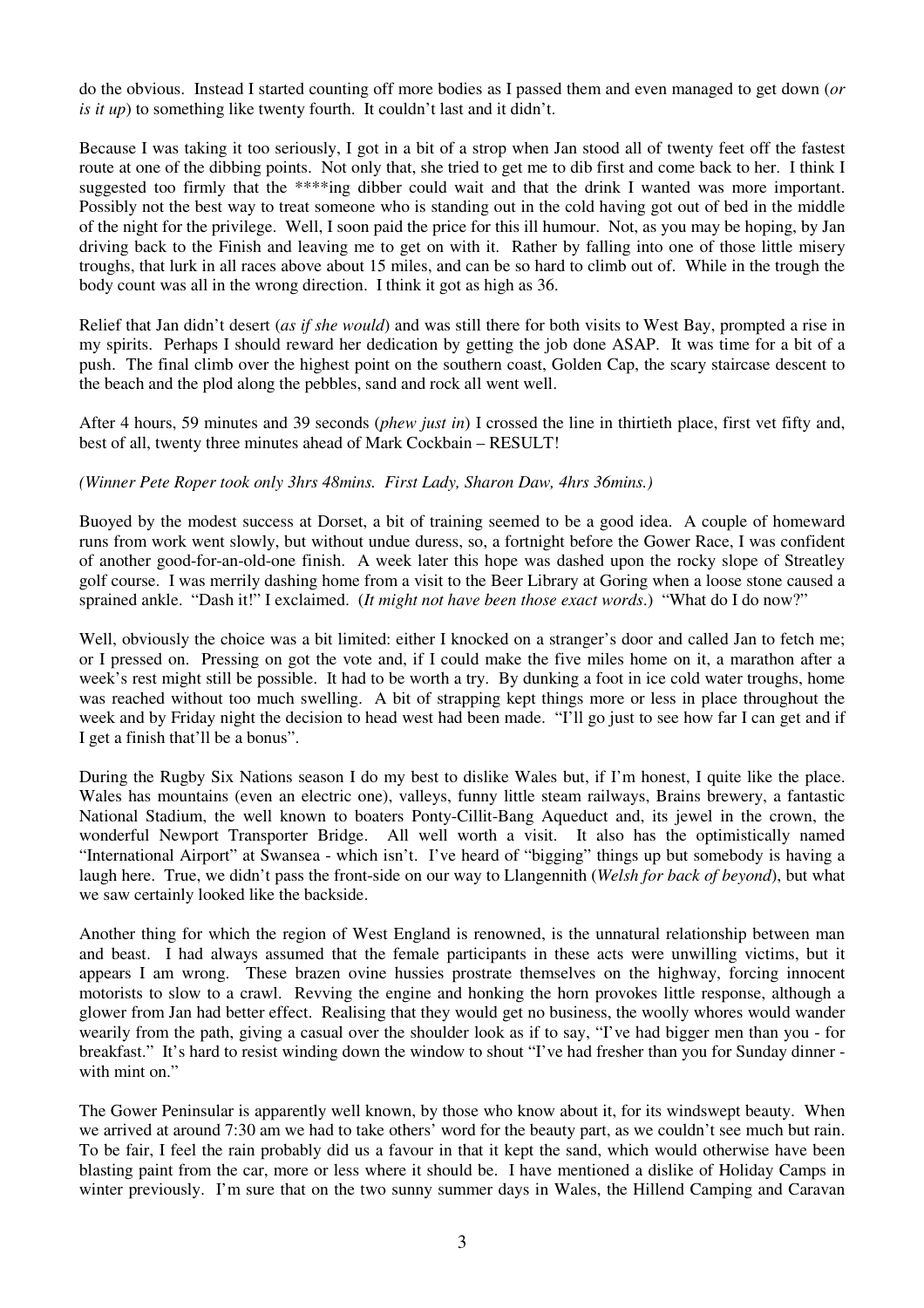Park is absolutely glorious. On December  $5<sup>th</sup>$  2009, it did nothing to lift my day-before-another-bloodybirthday gloom.

The usual pre-race formalities (take a dump; collect number and dibber; smear the car with Vaseline; listen to tedious briefing) for this event also involved the application of a new Lonsdale elasticated ankle bandage. (*I only mention this because these bandages now come with a hearty recommendation from me. I wore one for the preceding week and it kept my foot small enough to still get my trainer on. This new one got me round what turned out to be 27.5 miles without incurring further damage – five stars.*) Preparations completed, it was time to head for the start line. As Jan set off to negotiate the narrow lanes and mutton traffic calmers on her way to the first rendezvous, her parting comment, "Remember why you came." hit right on target. This was supposed to be enjoyable. There would be no worrying about times and no counting runners, in fact, no racing. Just enjoy the scenery and get a finish.

Well, I did try not to get involved. But when some arse keeps (*Four times he did it!*) pushing past, stopping to look back and wait for a friend, before pushing past again, you've got to have a bit of a go haven't you? To be honest, I don't know whether Mr Arse eventually finished in front or not. At times the route involved some tricky, rock strewn drops and the concentration required to stay upright left no brain cells free for other tasks. At one particularly precipitous descent the slightly handicapped right foot caught the top of stone and sent me heading for certain disfigurement. Thankfully, a brand new fence-post was just within tackling distance and a well executed shoulder charge to it preserved my youthful good looks for the photographer. Anyway, just before the first meeting point, I remembered Jan's words and made a special effort to be cheerful. Instead of the usual grab and dash I arrived smiling, had a bit of a chat as well as a bite, drink and kiss, and went on my way still smiling. From this point on the day was transformed.

I can't say that the next twenty miles exactly flew by, but they were much less an ordeal. The nadgery woodland paths, sandy beach, rocky beach and stony cliff-side stretches all seemed to pass easily beneath my limp. There was a period of intense pain, like a repeating electric shock in my left hand, which I endured for about half an hour. It was only when I checked the time that I realised that this agony was caused by my watch having slipped – I'll bear this in mind in future. Even this discomfort did not dampen spirits and I made it to our last meeting point at Rhossili tired, but still in good humour.

Rhossili is only a couple of miles from the finish at Hillend. Between the two is Rhossili Down, a 600 foot high, one and a half mile long bump. This bump could have been something to moan about but, by the time I got there, the weather was the target for my grumbling. It was sheeting down. The strange thing is, that when you have something other than the running to focus on, the running gets easier. The steep climb up the Beacon went without my being overtaken, in fact a few places were actually gained (*although I suspect these were only half-mara runners*). At the summit we were rewarded with a tailwind (*complete with horizontal rain*) to carry us along the ridge. At the start of the final plummet down from Burnt Mound I had the beginnings of a "runners' high". Ahead, about 20 runners were slipping and sliding down a variety of paths that had all become little waterfalls in the rain. Why they didn't use the obvious straight-down-the-bracken route I don't know (*possibly the pointy rocks littering it*) but that was where I was going.

As I passed the first two girls blouses, the thought popped into my head that if I really went for it, I might just beat them all to the bottom gate. That could easily have been my last ever thought, instead it resulted in the most exhilarating finish I've had for many a long year. That £250 entry fee was money well spent.

*My finish: 5:14:17, 62nd and First Vet 55. Winners: Pete Roper and Adrian Jones 3:44; Freya Bloor 4:03.*  PS. The joint winners, who had swapped the lead throughout, shook hands at the top of Burnt Mound, on an agreement to share first place rather than damage themselves racing to the line. What's that all about?

## *Oxford Mail X-country league, 7th February* **Sue**

I raced for Team Kennet on the challenging but enjoyable Cirencester Park course, and finished  $10^{th}$  (26:43). With the other Kennet ladies  $20^{th}$  and  $34^{h}$ , the team finished  $5^{th}$ . The race was won by Frances Briscoe (White Horse Harriers) in 23:32. In the men's race, Team Kennet finished  $1<sup>st</sup>$  team in division 2.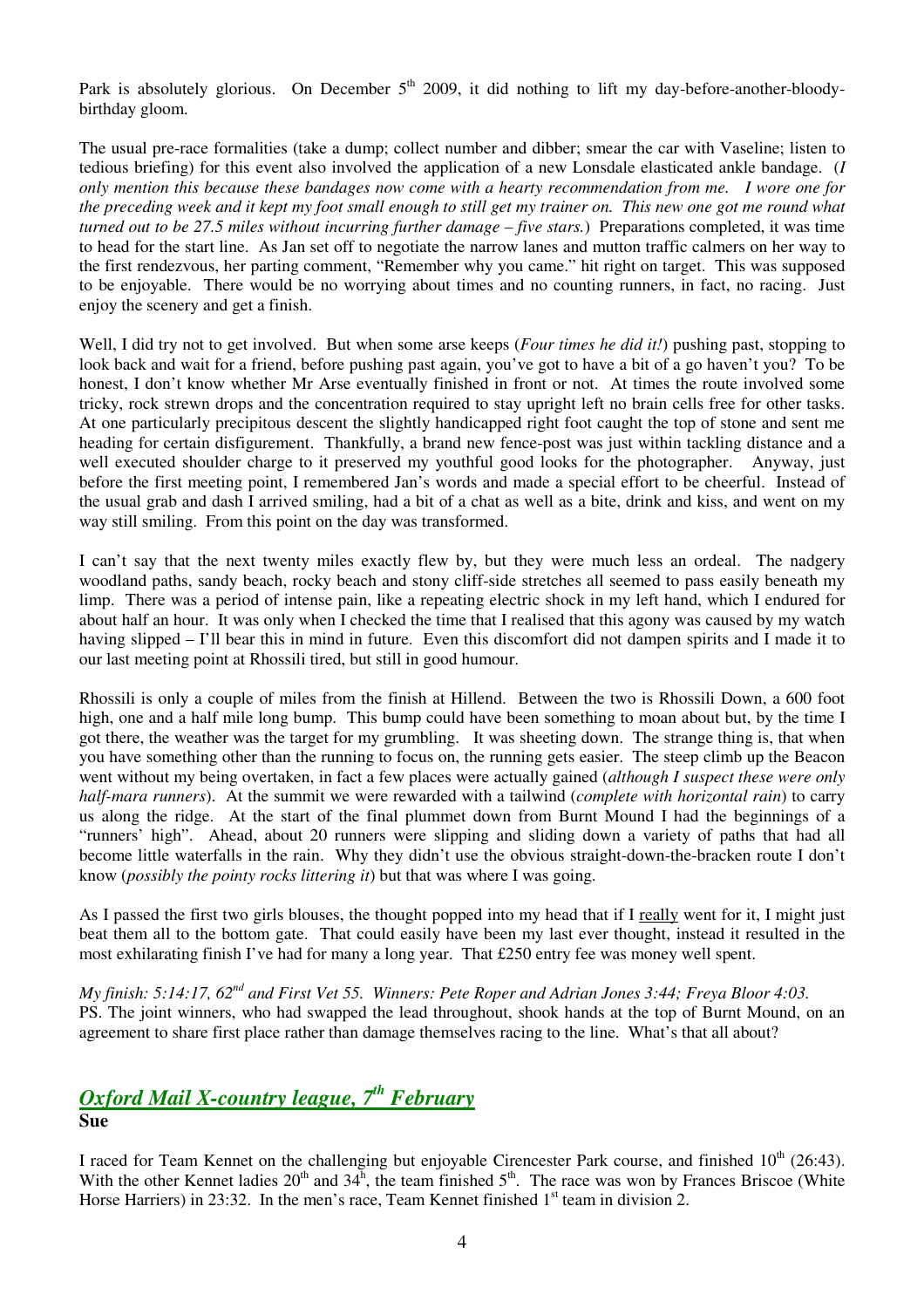# *Watford Half Marathon, 7th February*

Sus took part in this event, which she has run several times previously, and set a half marathon PB of 1:30:44. Well done Sus.

# *Bramley 20 (or Bramley 10), 14th February* **Sus**

This race consists of 2 relatively flat 10-mile loops, with two inclines at 6 and 8 miles (and 16 and 18 miles). I met up with Peter H, and later we saw Peter L who was together with Glyn from Reading Roadrunners.

I was debating with myself what to wear as we had already had snow and rain earlier in the morning – a cap I could discard, if it got too warm, was the final solution.

We were off, rather fast I thought but I kept the pace till the field had spread out. At about 3 miles in, Carole Philips from Swindon Harriers caught up with me, she is a very nice lady I got to know through previous races, we are quite similar in speed so I suggested that we could run together. At this time we had been running behind two men who sounded as they were pacing one another and Carol was happy to stick to them, so I went along with the idea and we now formed a little team of 4. However, I felt at this stage the pace was too fast, so I started to ease off a bit and eventually lost them.

On approaching the end of the first loop (finish line for the 10 miler), a marshal shouted *"20 miler keep to the right"* so I turned right till I heard a voice say *"Where are you going sweetheart" Moi ??* Stupid me!, so I went down the steep grass bank and back on the route again, but as I was doing this my legs felt absolutely fine, so I said to myself bring it on, I am ready for my second lap. I managed to reel in my little group of 4 – to which they replied, "*oh good, you are back"*. At this stage I was starting to feel a little bit cold, so I stayed as close as possible to my team to get a bit of their body heat in exchange for some gel. We had just passed mile 16 and though it was cosy and comfy behind the two men I felt I had more in the tank, *bu\*\*er it*, I need to give it a go. So I picked up the pace and overtook - one of the men replied in saying *"don't forget the last incline at mile 18". "I know, but I have to give it a chance"* I said. So I did and it seemed to work, though my finish time was a bit slower than I had hoped for. Afterwards I met up with Carole Philips, but we never saw our two guardian angels again so, whoever you were, thanks for being there.

| $1st$ Man  | 1:55:36 | John McFarlane    | Thames Hare & Hound |
|------------|---------|-------------------|---------------------|
| $1st$ Lady | 2:06:30 | <b>Holly Rush</b> | Team Bath           |
| Glyn       | 2:20:01 |                   |                     |
| Sus        | 2:22:42 |                   |                     |
| Peter L    | 2:27:55 |                   |                     |
| Peter H    | 2:46:55 |                   |                     |

# *Dorney Lake 10K, 21st February*

Well done to Alison and Gillian who both set 10K PBs, Alison finishing in 57:36, and Gillian in just under the hour.

## *Portsmouth Coastal Half Marathon, 21st February* **Sus**

If you like to run something slightly different then this is for you. The first 7 miles take in the fantastic views across the Solent to the Isle of Wight and some good sightseeing along the Portsmouth and Southsea seafront. Then from 8 to 12 miles a mixture of off-road running through parkland and beach shingles. If the tide comes in you may just get wet feet. The last mile is back on the tarmac, home to the finish at the Portsmouth RNLI station. It is first time this event has been organized by Believe and Achieve, attracting more than 600 runners in the first occasion. Peter O kindly drove Phil and me. Peter and I ran together for the first few miles. The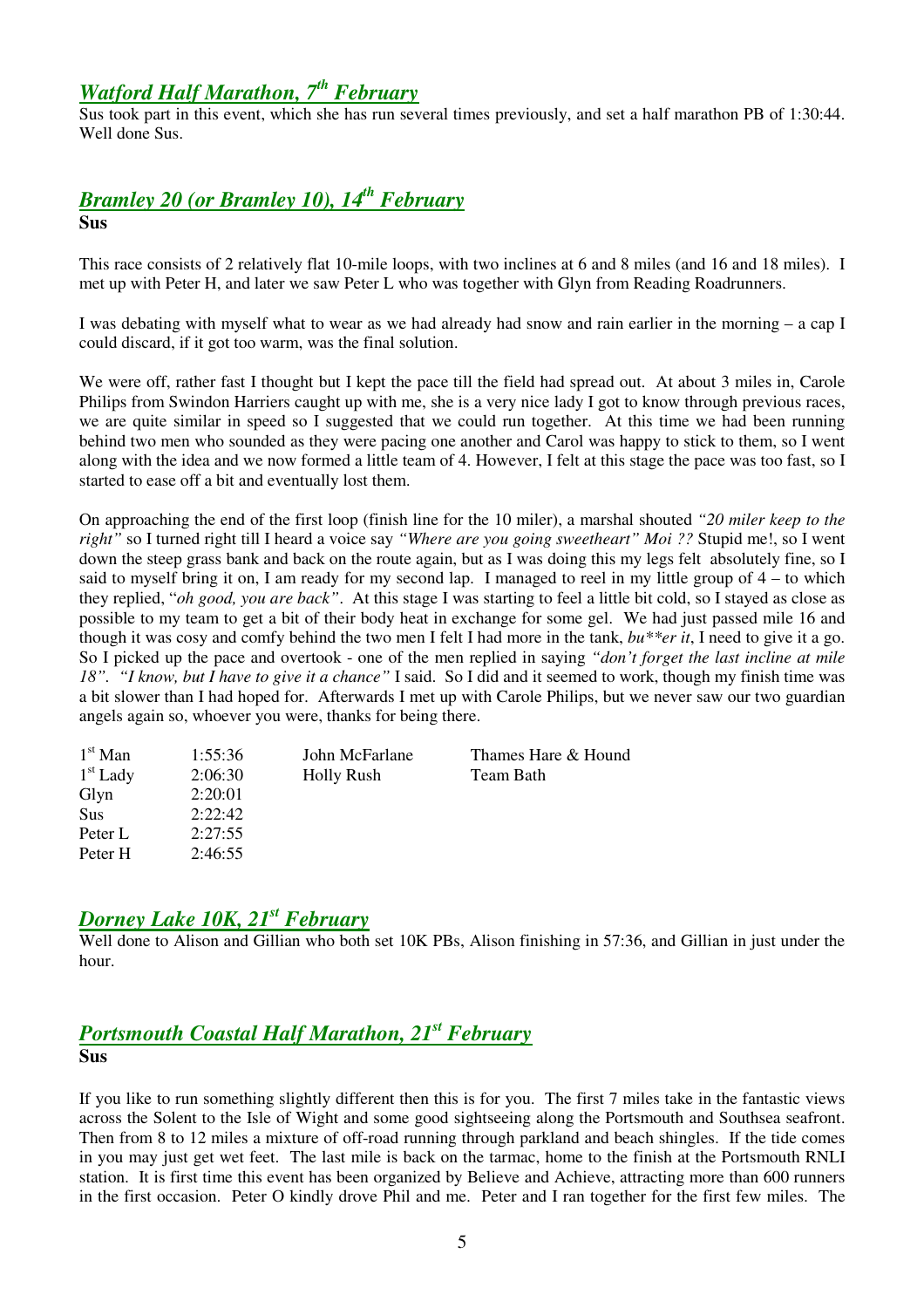start was a strong headwind along the seafront where Peter and I found shelter behind a third person and that seemed to make the conditions slightly better. Peter, who has yet to learn about running gel, started to slow down and I was left to my own devices. Enjoying the race and the sights, I was just minding my own business till heard one of the marshals say to me that I was currently third lady. Suddenly it started to get serious; I caught up with the 2<sup>nd</sup> lady, overtook and ran as fast as my legs would take me over the shingles and seaweed back home to the finish to some hot soup and a nice goody bag.

P.S. Yes, Peter has promised that at least he will try some of the gel Phil and I will compose for him – so Usain Bolt watch out!

| $1st$ Man  | <b>Edward Glayton</b> | 1:20:28 |
|------------|-----------------------|---------|
| $1st$ Lady | Gillian Banks         | 1:32:01 |
| $2nd$ Lady | Sus                   | 1:33:20 |
|            | Peter                 | 1:37:43 |
|            | Phil                  | 1:48:39 |

## *Wokingham Half Marathon, 21st February* **Pete H**

By tradition the Wokingham Half Marathon is staged on a bad weather day. It was thus appropriate that the  $25<sup>th</sup>$  staging of the race was no different with a torrential downpour preceding the event.

Being as the start line is only half a mile from my front door I left home as late as possible but still got soaked. More annoying was the long queue to drop off my dry clothing in the kit bag tent. With some 200 runners in front of me and a similar number behind I was expecting the start to be delayed. Instead an announcement over the PA requested all runners to get into their starting positions as there were four minutes to the gun. I, along with many others, hurriedly dumped our bags in the massage tent and just got to the start on time. The start gun turned out to be a virtually inaudible and probably waterlogged claxon. The first minute of the race was at walking pace so why did I rush?

The course was slightly different this year but still as flat as a pancake bar four bridges across motorways. The race itself was uneventful with me finishing in 1:37:24 (544<sup>th</sup> out of 1969) behind Peter L in 1:30:02 (299<sup>th</sup>). Interestingly I crossed the finish line at exactly the same moment as a friend but the results showed me to be two seconds and three places behind her. Even the winner's chip time was 8 seconds out from his gun time and one assumes he started at the front. Could be worse, Peter L reckoned his watch was 30 seconds different to the official time.

Technicalities apart it was an enjoyable event and the post race massage prevented too many aches on Monday morning.

## *Goring 10K, 28thFebruary* **Sue**

With Peter L and Lucy nursing injuries, it was left to me and Martin to fly the Harriers' flag at Goring. Prerace, it poured with rain, so I began my warm-up with a bit of vacuum cleaning before putting on a bin liner and venturing outdoors to run the 500 metres from home to the race start.

This year, the race was sold out, but the weather obviously deterred a lot of people as only 888 of the 1200 entrants turned up and finished the race. Another novelty this year was chip-timing. We were all asked to line up behind the start according to our anticipated finishing times since the ankle chip would record the actual time between crossing the start line and the finish line. The rain eased as the race was started by Sir John Madejski and we set off up Icknield Road for a climb up to the 1K marker. Mo and Lucy cycled round the route and popped up at various points to offer much appreciated support.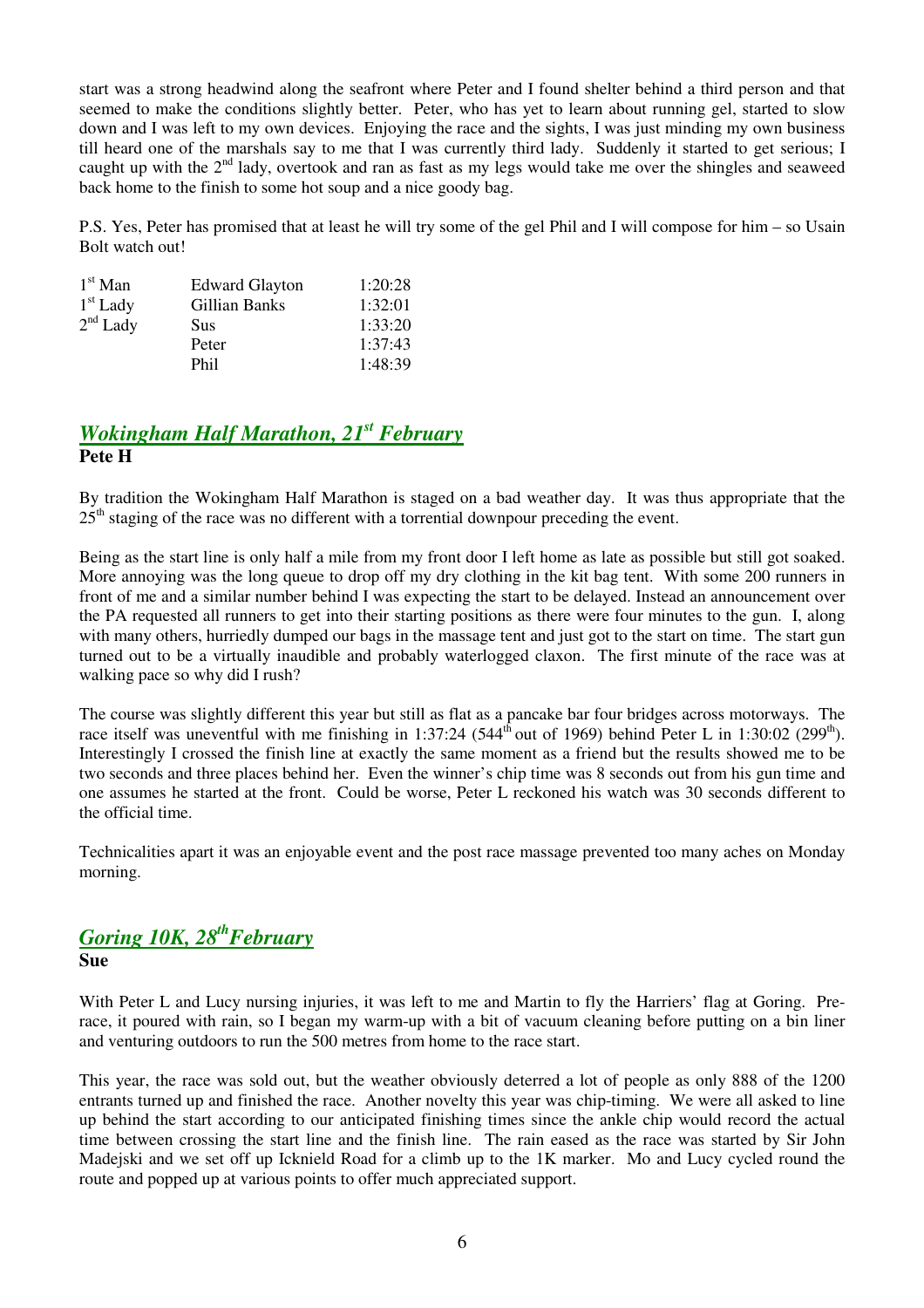Given the conditions, I decided not to worry about the watch but instead to focus on racing three ladies who I know are similar pace to me – Jane Davies a FV50 Reading Jogger, Belinda Tull of Reading RR, and Jess Franklin of Newbury AC. We were all close together for the first 2K, but Jane and Belinda pulled away a bit along the off-road section which was waterlogged and very muddy. However, back on the road in South Stoke, I reeled them in and maintained my lead until the last uphill section. Jane passed me and, despite my efforts to catch her in the final downhill and flat run-in, she just managed to hang on. Nevertheless, ignoring the watch made the run much more enjoyable for me; I ran a pretty even pace and felt good all the way. Meanwhile, Martin had run well, and put in a good finish to just pass Peter L's friend Glynn in the last 1K.

We collected our goody bags (which included medal, Mars Bar, a bottle of Gatorade, and a packet of instant oat cereal). The race was once again very well organised, the only obvious 'hitch' being revealed on the results webpage, which stated that many runners' chips had failed to record their start times so the results given were gun-to-chip times (so much for technology!).

| $1st$ man                     | Michael Osbourne | <b>Oxford University</b> | 34:09 |
|-------------------------------|------------------|--------------------------|-------|
| $1st$ lady                    | Samantha Amend   | <b>Belgrave Harriers</b> | 38:52 |
| $35^{th}$                     | Martin           |                          | 40:07 |
| $81st$ (5 <sup>th</sup> lady) | Sue:             |                          | 42:57 |

For Goring 10K photos, see page 10

### *Injury update from the Compton Harriers' Aylesbury branch* **Simon**

I have some good news and some bad news, folks. The good news is I finally know what's causing my injury. The bad news is I finally know what's causing my injury...

It seems that the tightness in my calf muscles is caused, basically, by old scar tissue ripping apart when I run. If I walk it doesn't get stressed as much and consequently doesn't tear, but when I run the constant stretching and contracting of the muscles causes old scar tissue to tear apart and that is what's causing the cramping feeling and tenderness and stopping me from running.

And before any of you say anything, yes it is most probably due to me not stretching properly...

My guess is that, when I was doing the long stuff between about 1991 and 2004, because I wasn't really taking much if any time off from running the scar tissue didn't really get a chance to form. From about 2004, though, I had a few not-very-good years when I didn't do much running at all, and it was then that the scar tissue started to build up. Consequently when I tried to up the mileage again in 2007 the scar tissue started tearing when I ran and the injuries started.

So I have a couple of options: 1. Carry on seeing an osteopath to try and break down the old scar tissue; 2. Run through the pain barrier and hopefully get back to some long distance running; 3. Give up running and start walking. Hmmm, tough call. Option 1 costs about £60 an hour and it is, I have to say, going to add up to quite a bit in the long run (no pun intended). Option 2 will probably hurt like bu\*\*ery and might cause even more damage. Option 3 is probably the most feasible, as at least I can still walk at 5mph, but I'd rather be running...

I guess the moral of my story is that if you're going to run make sure you stretch properly and look after your legs. However, if you're not going to stretch properly don't stop running – that way the scar tissue will never get a chance to form. If only I'd known that in 2004 I wouldn't have stopped running in the first place.

Happy and injury-free running to you all.

Simon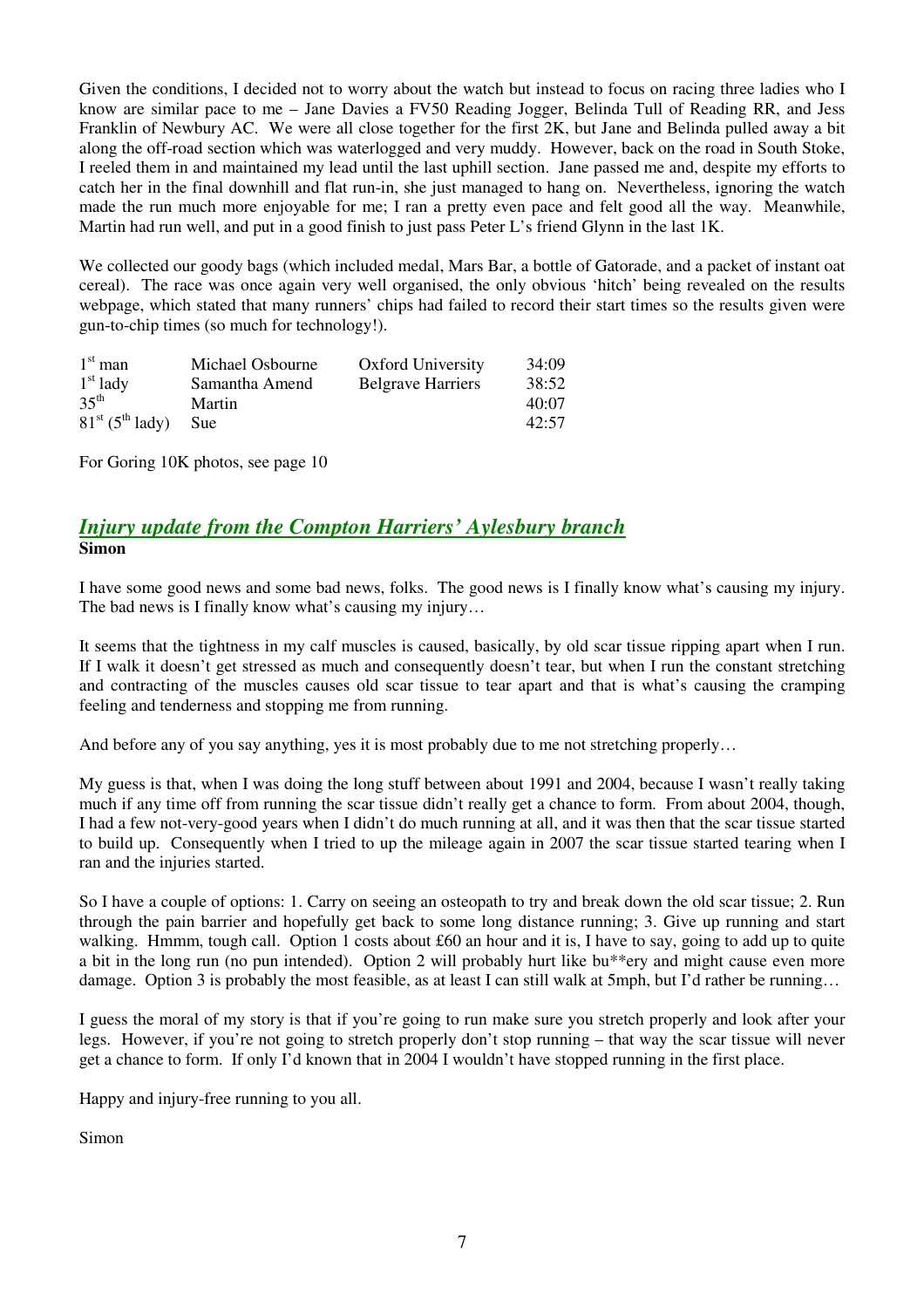## *Handicap Race*

**Sue** 

Conditions were good for February's Handicap Race. There were 10 competitors, with new member Steve being 'lucky' enough to turn up for his first ever Harriers run on a Handicap night. Sus kindly volunteered to run round with Steve, so he didn't go off course. To ensure no one had to hang around for long in the cold, Gillian, Mo and Alison and were set off with 5 minutes less lead than they should have had so the first person across the line would not necessarily be the first person on handicap - the 'real' winner had to be determined by post-race calculations.

There were good performances all round, with Pete H, Terry and Gillian all setting PBs. Pete H was first home, with a good winning margin of 23 seconds. Behind him, Terry just held on to  $2^{nd}$  place from a fast-finishing Martin, who had already puffed his way past Sue. Dick caught Pete O round Shepherd's Mount but Pete found a little extra to pull away again at the end. Steve set a good time and said he enjoyed it. Mo had to work hard and run a season's best to stay ahead of Alison and Gill.

The post-race calculations revealed that Mo had beaten his handicap (predicted time) by 56 seconds. So, had he started with his correct lead, he would have won the race with a 22 second margin ahead of Alison, then Pete H. The points for the Handicap Championship have been awarded according to the amount by which each person beats their handicap.

Well done Mo and Pete H, and thanks to Jan for timing. The next Handicap Race will be round the Village Lap route on  $11<sup>th</sup>$  March.

| <b>Finish</b>   | <b>Position on</b> | <b>Name</b> | <b>Start time</b> | <b>Finish time</b> | <b>Actual time</b> | Handicap       |
|-----------------|--------------------|-------------|-------------------|--------------------|--------------------|----------------|
| <b>Position</b> | handicap           |             |                   |                    |                    | <b>Beaten?</b> |
|                 | 3                  | Pete H      | 1:38              | 14:30              | 12:52              | $-0:30$        |
| ↑               |                    | Terry       | 1:41              | 14:53              | 13:12              | $-0:07$        |
| 3               | 6                  | Martin      | 3:42              | 14:56              | 11:14              | $-0:04$        |
| 4               |                    | Sue         | 2:49              | 15:03              | 12:14              | $+0:03$        |
|                 | 8                  | Pete O      | 2:18              | 15:27              | 13:09              | $+0:27$        |
| 6               | 9                  | Dick        | 2:49              | 15:29              | 12:40              | $+0:29$        |
| ⇁               | New Runner         | Steve G     | 1:22              | 16:00              | 14:38              | New Runner     |
| 8               |                    | Mo          | 0:17              | 19:04              | 18:47              | $-0:56$        |
| 9               | 2                  | Alison      | 0:54              | 19:26              | 18:32              | $-0:34$        |
| 10              | 4                  | Gillian     | 0:00              | 19:38              | 19:38              | $-0:22$        |

Having been  $2<sup>nd</sup>$  and  $1<sup>st</sup>$  on handicap in the first two races of the 2010 series, Mo has a lead of 6 points in the Championship, ahead of Lucy, Alison and Sue. We all have a lot of work to do to catch him up.

| Pos.           | <b>Name</b> | <b>Race points</b>       |                          |                          |                          |      |      |      |      |                          |              |
|----------------|-------------|--------------------------|--------------------------|--------------------------|--------------------------|------|------|------|------|--------------------------|--------------|
|                |             | Race                     | Race                     | Race                     | Race                     | Race | Race | Race | Race | Race                     | <b>Total</b> |
|                |             | л                        | $\boldsymbol{2}$         | 3                        | 4                        | 5    | 6    | 7    | 8    | 9                        |              |
| 1              | Mo          | 6                        | $\mathbf{r}$             | $\overline{\phantom{0}}$ |                          |      |      |      |      | ۰                        | 13           |
| $\overline{2}$ | Lucy        | 7                        | $\blacksquare$           |                          | ۰                        |      |      |      | ۰    | ۰                        | ┑            |
| $3=$           | Alison      | $\overline{\phantom{a}}$ | 6                        | ۰.                       | $\overline{\phantom{0}}$ |      |      |      | ۰    | -                        | 6            |
| $3=$           | Sue         | 5                        | $\mathbf{1}$             | ۰                        | ۰                        |      |      |      | ۰    | -                        | 6            |
| $5=$           | Pete O      | $\overline{4}$           |                          | ۰.                       |                          |      |      |      | ۰    | ۰                        | 5            |
| $5=$           | Pete H      | $\overline{\phantom{a}}$ | 5                        | ۰                        |                          |      |      | -    | -    | $\overline{\phantom{a}}$ | 5            |
| $\overline{7}$ | Dick        | 3                        |                          | ۰.                       |                          |      |      |      | ۰    | $\overline{\phantom{a}}$ | 4            |
| 8              | Gillian     | $\overline{\phantom{a}}$ | 4                        |                          |                          |      |      |      | ۰    | $\overline{\phantom{a}}$ | 4            |
| 9              | Terry       | $\overline{\phantom{a}}$ | 3                        | ۰                        | ٠                        | -    |      |      | ۰    | $\overline{\phantom{a}}$ | 3            |
| 10             | Martin      | -                        | $\overline{2}$           |                          |                          |      |      |      |      | -                        | ↑            |
| 11             | Francis     | $\overline{2}$           | $\overline{\phantom{a}}$ |                          |                          |      |      |      | ۰    | ۰.                       | ↑            |
| 12             | Steve G     | $\overline{\phantom{a}}$ |                          |                          |                          |      |      |      |      | ۰.                       |              |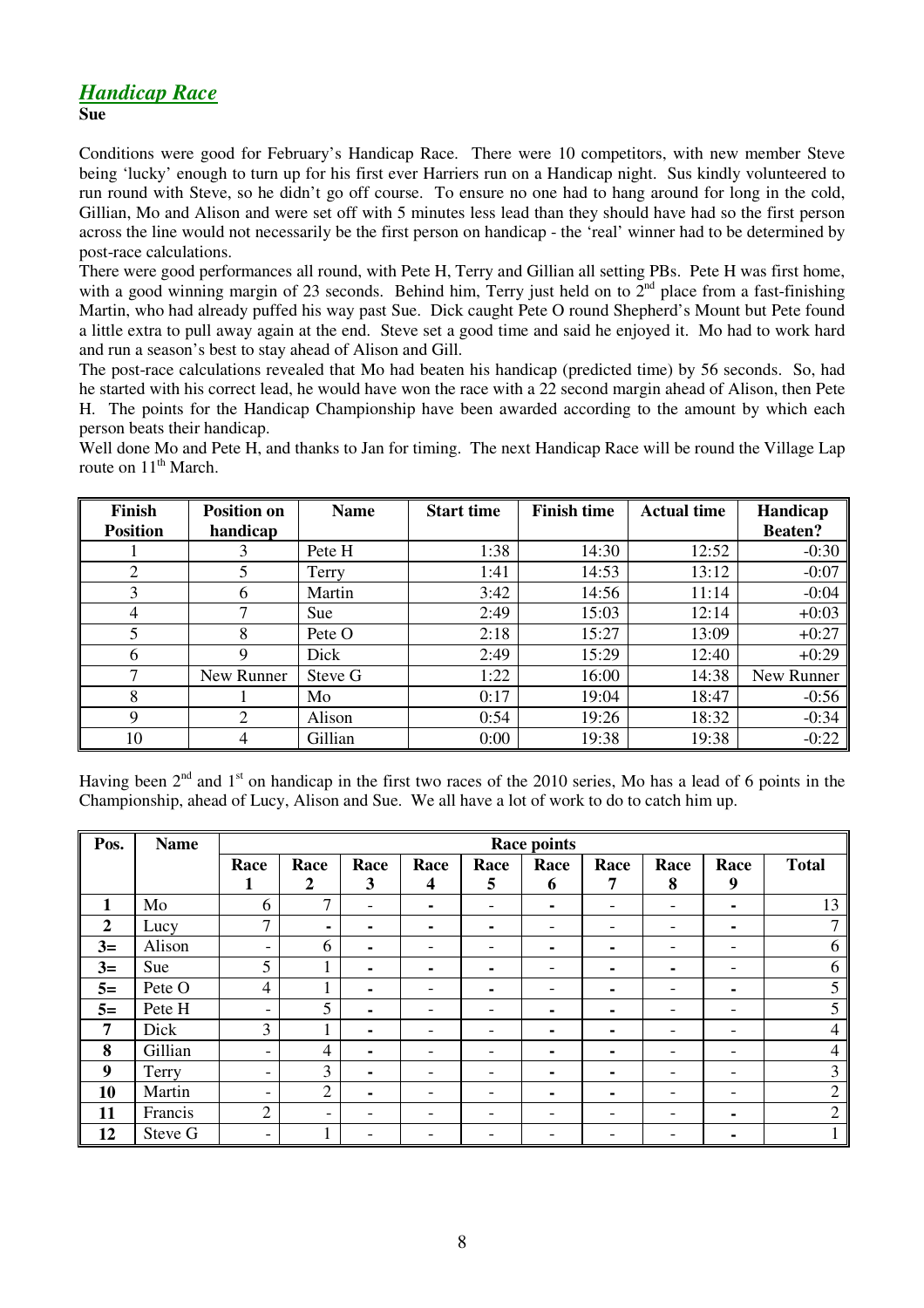### *Website update… http://www.comptonharriers.org.uk* **Mo**

Links of interest this month:

http://tinyurl.com/CHRCNetwork if you feel like posting your successes or chatting about the events you have entered or plan to enter, then by following this link, you can sign up to the newly-created Compton Harriers Network site and add your blog posts for all to see. I have set up the network by popular demand … well one person mentioned it to me … so all you need to do if you are interested is to sign up. You may remember that I set up something similar a couple of years ago, but it didn't really take off, so I removed the link from the main website. This time, it's open for anyone to join and add their comments, news etc … so you can set up your own profiles as you wish. Content will only be visible to members of the network, but I have left it open for anyone to join at the moment, to avoid getting caught up in a new member approval process which would considerably slow the network start. If the network successfully takes off this time, then I can restrict the membership process at a later date so that new members are vetted first.

Your network profile can also be linked to Twitter and Facebook. I have already set up a link to my new Twitter account, not that I do much of that online, but at least I have checked the process and it's not too difficult to set up. Once linked, posts are automatically updated on both accounts, although I haven't set up any messages yet … however those of you who are very active with your tweeting and blogging will no doubt soon add posts and comments.

I await the outcome with baited breath … who will be the first to post latest Harriers news and comment? (Not counting me of course as I could easily have cheated … as I was told by quite a few spectators at the Goring 10k on Sunday 28<sup>th</sup> February when I cycled around the course ... Lucy cheated as well!).

- ♦ The two links below were passed on to me by Dick who received them from a running colleague (Stuart Lodge) and they provide some interesting effects … including an elevation thumbnail, a map thumbnail and an interactive map and a 3d fly through of the Compton Challenge route.
- http://www.runsaturday.com/Map/Detail/Course/421 linking to:
- ♦ http://www.runsaturday.com/Map/Create/Detail/421 I will also add the links to the Challenge details page on the website.
- http://www.mymoti.com/reading/ is the website address of the new running shop in Reading. I have had a brief look at the site, but haven't visited the shop yet. I did notice that there don't seem to be any prices or actual gear shown on the website, but as it's only just been launched, perhaps this is all yet to come. Perhaps the first Harrier to visit will let us all know what he/she thinks of this new enterprise … and don't
- forget to ask for your 10% club discount if you are tempted to buy anything! http://www.runningfreemag.co.uk this link will provide you with some very interesting reading.

#### *Article 2 in my nutrition and performance series covers the benefits to your well-being of protein and fat.*

#### *Protein*

Protein is essential for muscle development and is a vital nutrient in body repair and growth. Those who regularly exercise need slightly more protein than the recommended average (1.2-1.4g of protein per kg of body weight per day compared to 0.75g for a sedentary person). As most of us already eat more protein than we need there should be no need to make a special effort to consume more. There is no scientific evidence to show that increasing your protein consumption beyond the recommended levels will make you any stronger. However, it is important to choose good quality sources of protein-rich foods. Good choices include lean red meat, fish (particularly oily fish, for its healthy omega 3 content), poultry, eggs and low-fat dairy products (which are a great source of calcium). Non-animal sources of protein, such as beans and pulses, nuts, seeds, tofu and soya are also good options.

#### *Good sources of protein-rich foods are:*

- *Extra lean minced beef*
- **Turkey or chicken breasts**